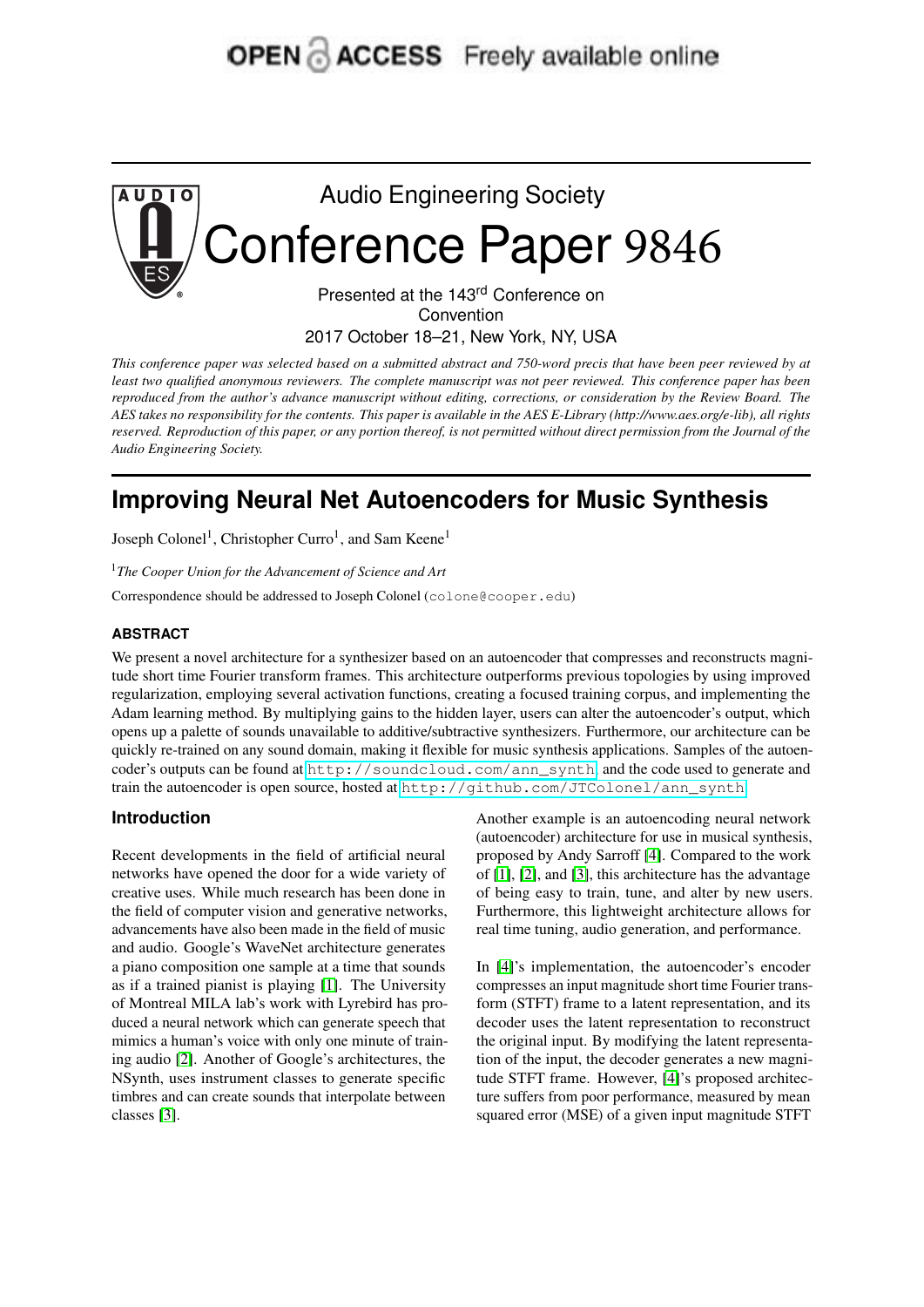frame and its reconstruction. Thus the autoencoder has a poor range of musical applications.

Our work builds on [\[4\]](#page-4-3)'s initial results and improves the designed autoencoder through modern techniques and frameworks. These improvements reduce MSE for each of [\[4\]](#page-4-3)'s proposed topologies, thus widening the scope of the autoencoder's musical applications. We present comparisons of our topology's performance and [\[4\]](#page-4-3)'s, and also develop an expansion of useable topologies. Furthermore we outline our design process and choices in the hopes of laying a sound foundation for further work.

#### **Methods**

#### **Autoencoders**

An autoencoder is comprised of an encoder and a decoder [\[5\]](#page-4-4). The encoder shrinks the dimension of an input into a latent space using a discrete number of values, or "neurons." We may conceive this latent space as the hidden layer (HL) representing high level, descriptive features of the input. The decoder then expands the dimension of the latent space to that of the input in a manner that reconstructs the original input. In this work, the encoder maps an input vector  $x \in [0, 1]^d$  to the hidden layer  $y \in [0, 1]^e$ , where  $d > e$ . Then, the decoder maps *y* to  $\hat{x} \in [0,1]^d$ . In its traditional formulation, the encoder maps  $x \rightarrow y$  via

$$
y = s(Wx + b)
$$
 (1)

where  $W \in \mathbf{R}^{(e \times d)}$ ,  $b \in \mathbf{R}^e$ , and  $s(\cdot)$  is an activation function that imposes a non-linearity in the neural net. The decoder has a similar formulation:

$$
\hat{x} = s(W'y + b_{\text{out}}) \tag{2}
$$

with  $W' \in \mathbf{R}^{(d \times e)}$ ,  $b_{\text{out}} \in \mathbf{R}^d$ .

The autoencoder trains the weights of the *W*'s and *b*'s in the nets to minimize some cost function. The cost function used in this work is mean squared error (MSE):

$$
C(\theta_n) = \frac{1}{d} \sum_{k=1}^{d} (\hat{x} - x)^2
$$
 (3)

where  $\theta_n$  is the autoencoder's trainable weight variables.

The process of choosing activation functions  $s(\cdot)$  and cost functions relies heavily on the domain of a given task.

#### **Autoencoding Learning Task Description**

The autoencoding neural network used here takes 1025 points from a 2048 point magnitude Fourier frequency transform as its input, i.e.  $x \in [0,1]^{1025}$ . These 1025 points represent the DC and positive frequency values of a given frame's STFT. All audio processing was handled by the LIBROSA Python library [\[6\]](#page-4-5). In this application, LIBROSA was used to create Python arrays from .wav files sampled at 22.05kHz, perform STFTs of length 2048 with centered Hanning window, hop length 0, and reconstruct .wav files with sampling frequency 22.05kHz from reconstructed magnitude STFT frames. The phase of each magnitude STFT frame was passed directly from input to output, circumventing the autoencoder.

The neural network framework was handled using TensorFlow [\[7\]](#page-4-6). All training used the Adam method for stochastic gradient descent with mini-batch size of 100 [\[8\]](#page-4-7). Learning rates used for training varied from 10−<sup>3</sup> and 10−<sup>4</sup> between runs. This is a departure from [\[4\]](#page-4-3)'s proposed architecture, which used the momentum method of stochastic gradient descent with learning rate  $5 \times 10^{-3}$  and momentum 0.5 [\[9\]](#page-4-8).

All topologies were trained using 70,000 magnitude Fourier frequency transform frames, with 10,000 frames held out for testing and another 10,000 for validation. All audio was generated using a MicroKORG synthesizer/vocoder. By restricting the corpus to pieces generated from a MicroKORG, the autoencoder need only learn higher level features of audio made of harmonic synthesizer content, rather than that of voice or percussion. The MicroKORG has a maximum of four note polyphony for a given patch, thus the autoencoder must learn to encode and decode mixtures of at most four complex harmonic tones. These tones often have time variant timbres and effects, such as echo and overdrive.

The encoder and decoder are then trained on these magnitude STFT frames to minimize the MSE of the original and reconstructed magnitude STFT frames. Several different network topologies were used, varying the depth of the autoencoder, width of HLs, and choice of activation function. We first recreated [\[4\]](#page-4-3)'s topology using the Adam training method, and then proceeded to design a four layer deep autoencoder that can be used for unique audio effect generation and audio synthesis. For both the one and two layer models, no additive bias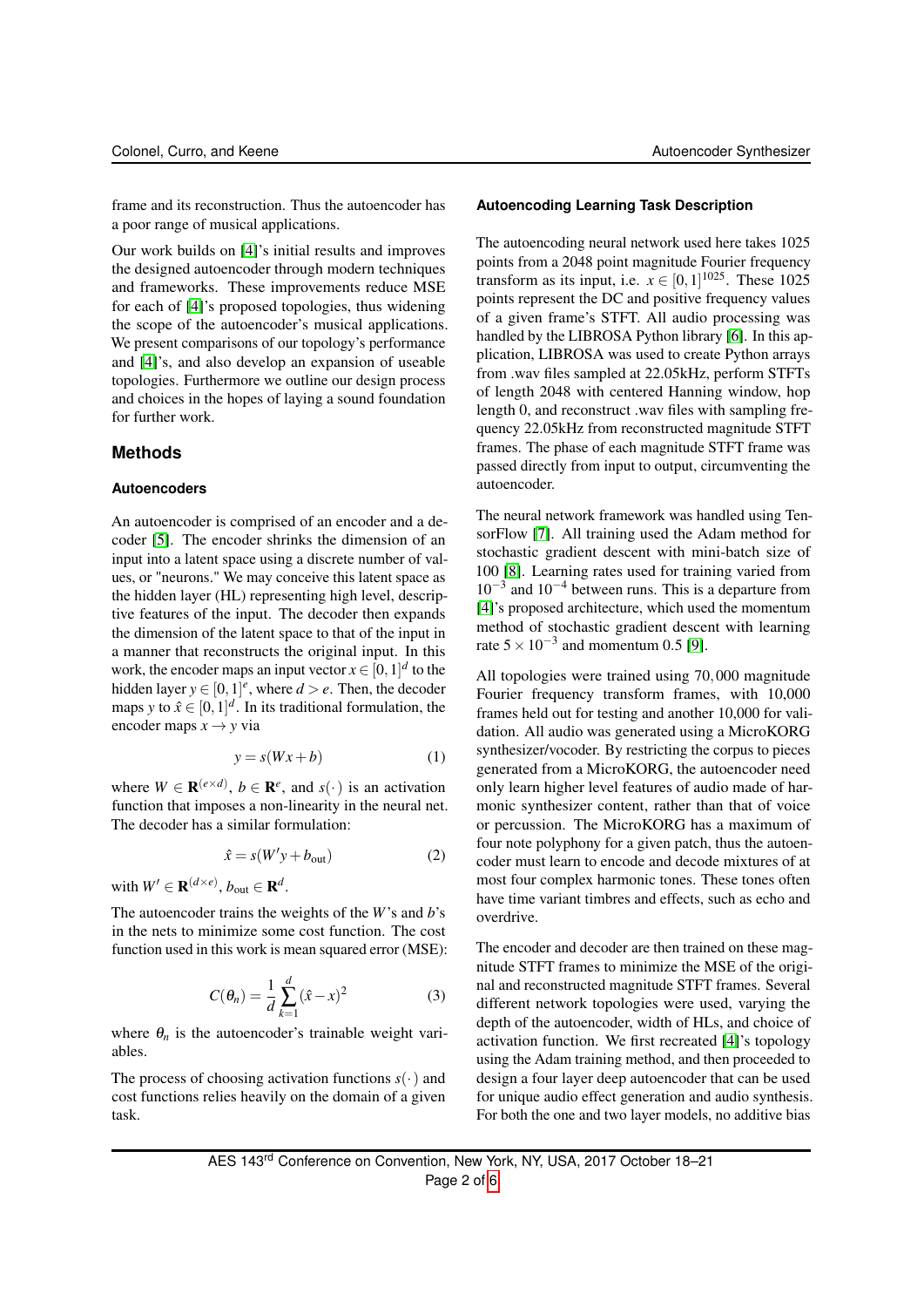<span id="page-2-0"></span>

|     | HL Depth Momentum              | Adam                  |
|-----|--------------------------------|-----------------------|
| 8.  | $4.40 \times 10^{-2}$          | $5.30 \times 10^{-3}$ |
|     | $16 \quad 4.14 \times 10^{-2}$ | $5.28 \times 10^{-3}$ |
| 64  | $2.76 \times 10^{-2}$          | $7.10 \times 10^{-4}$ |
|     | 256 $1.87 \times 10^{-2}$      | $1.64 \times 10^{-4}$ |
| 512 | $1.98 \times 10^{-2}$          | $9.62 \times 10^{-4}$ |
|     | $1024$ $3.52 \times 10^{-2}$   | $7.13 \times 10^{-5}$ |

Table 1: Depth 1 Topology MSEs

Table 2: Depth 2 Topology MSEs

<span id="page-2-1"></span>

| HL Depths       | Momentum MSE                                   | Adam MSE                                       |
|-----------------|------------------------------------------------|------------------------------------------------|
| 256-8<br>256-16 | $1.84 \times 10^{-2}$<br>$1.84 \times 10^{-2}$ | $1.91 \times 10^{-3}$<br>$1.19 \times 10^{-3}$ |
| 256-32          | $1.84 \times 10^{-2}$                          | $7.30 \times 10^{-4}$                          |

term *b* was used, and all activations were the sigmoid (or logistic) function:

$$
S(x) = \frac{1}{1 + e^{-x}}\tag{4}
$$

A more in depth look at the neural network design choices we made is in the Discussion section.

# **Optimization Method Improvements**

Table [1](#page-2-0) and Table [2](#page-2-1) show the MSEs of the network topologies outlined by [\[4\]](#page-4-3). The first column of Table [2](#page-2-1) describes the autoencoder's topology, with the first integer representing the neuron width of the first layer, and the second integer representing the neuron width of the second layer. Table [3](#page-2-2) shows the MSEs of a 4 layer deep autoencoder, with encoder HL depths  $512 \rightarrow$  $256 \rightarrow 128 \rightarrow 64$ . Table [3](#page-2-2) also shows the MSEs of three different topologies that were chosen for the 4 layer deep autoencoder: one with sigmoid activations throughout, one with ReLU activations throughout, and a hybrid model. This model used a sigmoid on the innermost HL and on the output layer, with all other layers using a ReLU activation. This hybrid topology performed best.

Figure [1](#page-3-0) shows graphs of an input magnitude FFT frame (top) and corresponding reconstructed magnitude FFT (bottom), with magnitude on the *y* axis and frequency bin on the *x* axis. Contrary to [\[4\]](#page-4-3)'s work,

<span id="page-2-2"></span>

| Table 3: Deep Topology MSEs and Train Times |  |  |  |
|---------------------------------------------|--|--|--|
|---------------------------------------------|--|--|--|

| Activations | MSE                   | Time to Train |
|-------------|-----------------------|---------------|
| All Sigmoid | $1.72 \times 10^{-3}$ | 20 minutes    |
| All ReLU    | $8.00 \times 10^{-2}$ | 60 minutes    |
| Hybrid      | $4.91 \times 10^{-4}$ | 25 minutes    |

the signal reconstruction improves both qualitatively and quantitatively as the depth of the hidden layer is increased.

# **Discussion**

There are several distinctions between the architecture originally proposed by [\[4\]](#page-4-3) and the architectures used in this work: the choice of the autoencoder's stochastic training method, the regularization techniques used to create a robust latent space, the activation functions chosen, the use of additive bias terms *b*, and the corpus used for training.

## **Training Methods**

The improved MSEs in Table [1](#page-2-0) and Table [2](#page-2-1) demonstrate the ability of the Adam method to train autoencoders in this context better than the momentum method [\[4\]](#page-4-3) proposed. The momentum method produced MSEs orders of magnitude higher than Adam, suggesting that the method found a poor local minimum and did not explore further. The result of the 8-neuron hidden layer in Figure [1](#page-3-0) demonstrates the poor reconstructions produced by an autoencoder with MSE on the order of 10−<sup>3</sup> . [\[4\]](#page-4-3)'s performance suggests that the momentum method produced similar results. While these reconstructions are interesting to listen to, they do not accurately reconstruct an input magnitude STFT frame. The adaptive properties of the Adam technique ensure that the autoencoder searches the weight space in order to find robust minima.

#### **Regularization**

[\[4\]](#page-4-3) suggested using denoising techniques to improve the robustness of autoencoder topologies. We found that denoising was not necessary to create robust one and two layer deep autoencoders. However, we did encounter issues when training the four layer deep autoencoder topology. Our original topology used sigmoids as activations throughout. The autoencoder did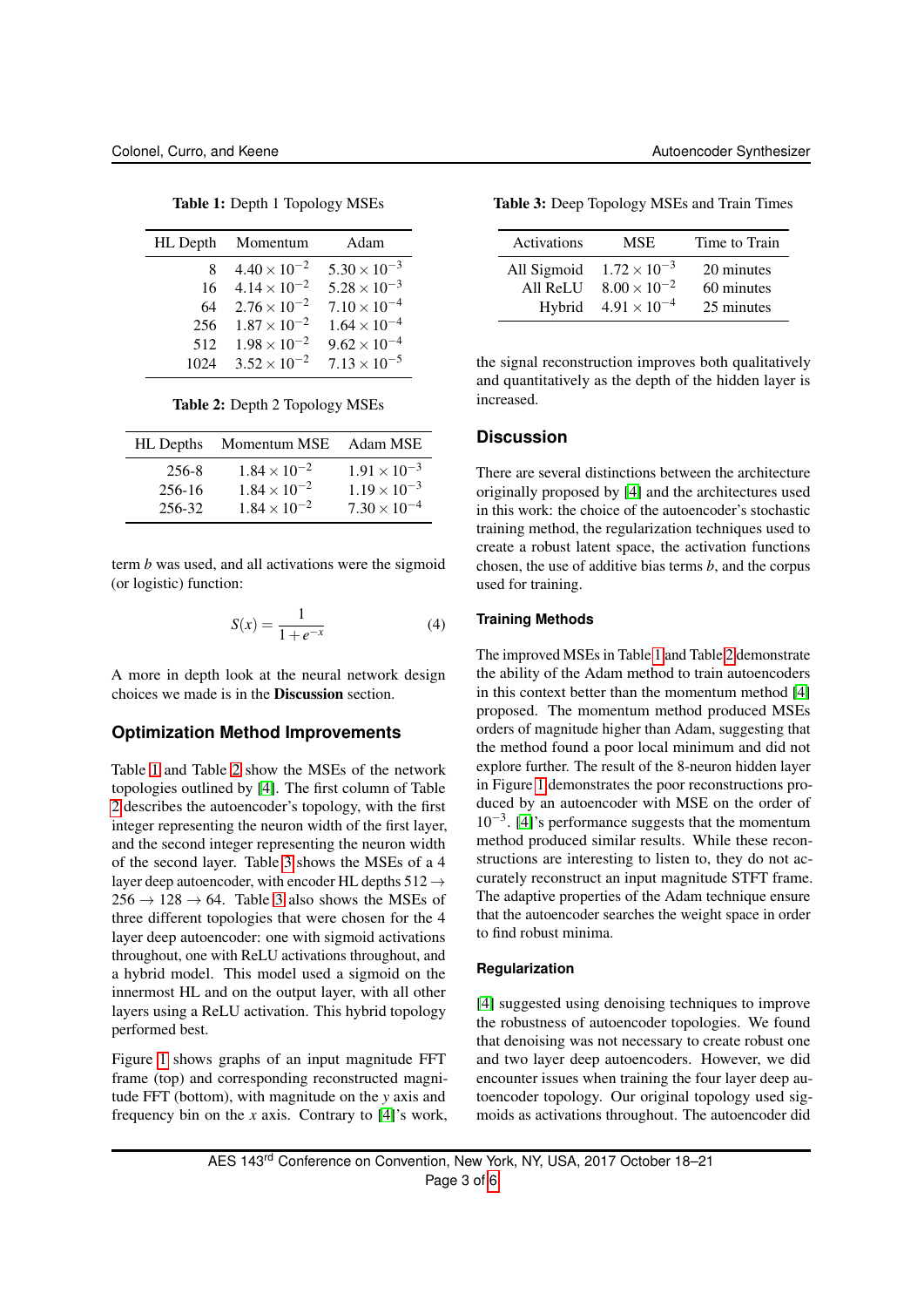<span id="page-3-0"></span>Fig. 1: The topmost plot shows the magnitude spectrum of the original signal, while the remaining show the reconstructed magnitude spectra for various sized hidden layers.



not converge, however, potentially due to the vanishing gradient problem inherent to deep training [\[10\]](#page-5-1). To fix this we used sigmoid activations on only the hidden and output layers, and used rectified linear units (ReLUs) for the rest of the layers [\[11\]](#page-5-2). The ReLU is formulated as

$$
S(x) = \begin{cases} 0 & x < 0 \\ x & x \ge 0 \end{cases} \tag{5}
$$

This has the benefit of having a gradient of either 0 or 1, thus avoiding the vanishing gradient problem.

We explored two regularization techniques: dropout and an *l*2 penalty [\[12\]](#page-5-3) [\[13\]](#page-5-4). Dropout involves multiplying a Bernoulli random vector  $z \in \{0, 1\}^{t_i}$  to each layer in the autoencoder, with  $t_i$  equal the dimension of the  $i<sup>th</sup>$  layer. Dropout encourages robustness in an autoencoder's encoder and decoder, and the autoencoder's quantitative performance did reflect this. However, the dropout regularizer hampered the expressiveness of the autoencoder by ignoring slight changes to the latent space.

The second technique, *l*2 regularization, proved to perform the best in qualitative listening comparisons. This technique imposes the following addition to the cost function:

$$
C(\theta_n) = \frac{1}{d} \sum_{k=1}^{d} (\hat{x} - x)^2 + \lambda_{l2} ||\theta_n||_2
$$
 (6)

where  $\lambda_{l2}$  is a tuneable hyperparameter and  $\|\theta_n\|_2$  is the Euclidean norm of the autoencoder's weights. This normalization technique encourages the autoencoder to use smaller weights in training, which we found to improve convergence.

### **Activation Functions**

The choice of sigmoid activation for the hidden layer was motivated by the use of multiplicative gains for audio modulation. Because the range of the sigmoid is strictly greater than 0, multiplicative gains were guaranteed to have an effect on the latent representation, whereas a ReLU activation may be 0, thus invalidating multiplicative gain.

The choice of sigmoid activation for the output layer was twofold. First, a magnitude STFT frame has a min of 0 and max of 1, which neatly maps to the range of the sigmoid function. Second, experiments demonstrated that while the ReLU activation on the output

AES 143rd Conference on Convention, New York, NY, USA, 2017 October 18–21 Page 4 of [6](#page-5-0)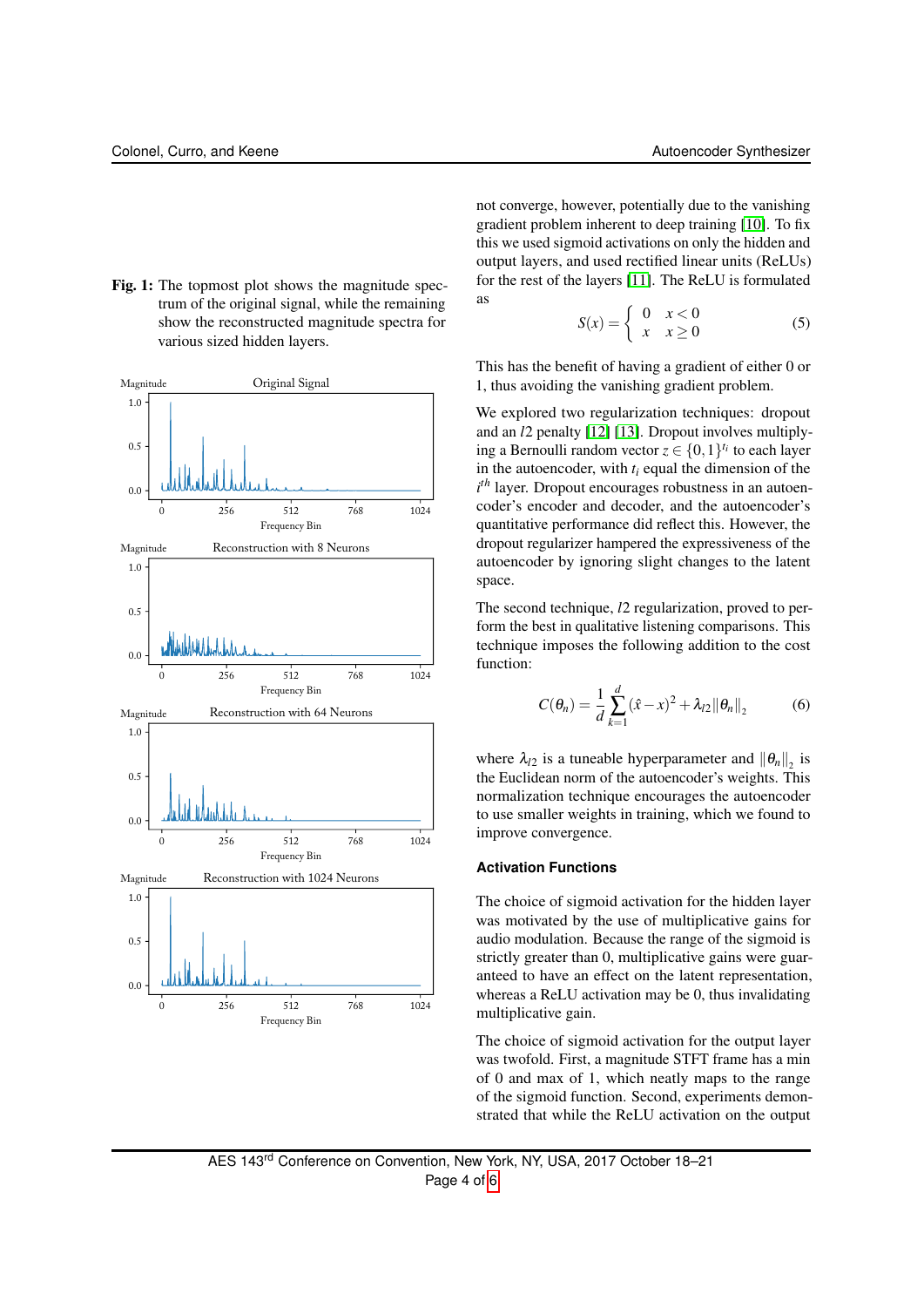would produce acceptable MSEs, the sound of the reconstructed signal was often tinny. The properties of the sigmoid activation lend themselves to fuller sounding reconstructions.

# **Additive Bias**

Finally, we found that using additive bias terms *b* created a noise floor within the autoencoder. When present, using gain constants in the hidden layer produced noisy results. Though additive bias terms did improve the convergence of the four layer deep autoencoder, we ultimately chose to leave them out in the interest of musical applications.

# **Corpus**

An issue with [\[4\]](#page-4-3) is the use of several genres of music to generate a dataset. As different genres have different frequency profiles, the net's performance drops. For example, a rock song's frequency profile can be broken down as the sum of spiky low frequency content created by drums, tonal components from guitar and bass, complex vocal profiles, and high frequency activity from cymbals. Including several genres of music in a corpus trains an autoencoder to be a jack of all trades, but master of none. By focusing the corpus of our exercise on tonal sounds, we encourage the net to master representations of those sounds. Thus when it comes time for modifying an input, the latent space contains representations of similar yet distinct synthesizer frequency profiles.

# **Summary**

We present an improved method of creating lightweight, easily trainable, deep autoencoders that can be used as a synthesizer and audio effect. Ultimately a 4 layer deep topology was chosen, using both sigmoid and ReLU activations and eschewing the traditional additve bias term between layers. The authors have uploaded audio samples produced from the final autoencoder at *soundcloud*.*com*/*ann*\_*synth* , and the code used to generate and train the autoencoder is open source, hosted at [github.com/JTColonel/ann\\_synth](github.com/JTColonel/ann_synth).

# **References**

- <span id="page-4-0"></span>[1] A. van den Oord, S. Dieleman, H. Zen, K. Simonyan, O. Vinyals, A. Graves, N. Kalchbrenner, A. W. Senior, and K. Kavukcuoglu, "Wavenet: A generative model for raw audio," *CoRR*, vol. abs/1609.03499, 2016. [Online]. Available: <http://arxiv.org/abs/1609.03499>
- <span id="page-4-1"></span>[2] "Lyrebird, an api for speech synthesis," [https://lyrebird.ai/,](https://lyrebird.ai/) 2017.
- <span id="page-4-2"></span>[3] J. Engel, C. Resnick, A. Roberts, S. Dieleman, D. Eck, K. Simonyan, and M. Norouzi, "Neural Audio Synthesis of Musical Notes with WaveNet Autoencoders," *ArXiv e-prints*, Apr. 2017.
- <span id="page-4-3"></span>[4] A. Sarroff, "Musical audio synthesis using autoencoding neural nets," Dec 2015. [Online]. Available: [http://www.cs.dartmouth.edu/](http://www.cs.dartmouth.edu/~sarroff/projects/autoencoding-synthesizers/) [~sarroff/projects/autoencoding-synthesizers/](http://www.cs.dartmouth.edu/~sarroff/projects/autoencoding-synthesizers/)
- <span id="page-4-4"></span>[5] P. Vincent, H. Larochelle, I. Lajoie, Y. Bengio, and P.-A. Manzagol, "Stacked denoising autoencoders: Learning useful representations in a deep network with a local denoising criterion," *Journal of Machine Learning Research*, vol. 11, no. Dec, pp. 3371–3408, 2010.
- <span id="page-4-5"></span>[6] B. McFee, C. Raffel, D. Liang, D. P. Ellis, M. McVicar, E. Battenberg, and O. Nieto, "librosa: Audio and music signal analysis in python," in *Proceedings of the 14th python in science conference*, 2015, pp. 18–25.
- <span id="page-4-6"></span>[7] M. Abadi, "Tensorflow: Learning functions at scale," *ICFP*, 2016. [Online]. Available: <http://dl.acm.org/citation.cfm?id=2976746>
- <span id="page-4-7"></span>[8] D. P. Kingma and J. Ba, "Adam: A method for stochastic optimization," *CoRR*, vol. abs/1412.6980, 2014. [Online]. Available: <http://arxiv.org/abs/1412.6980>
- <span id="page-4-8"></span>[9] I. Sutskever, J. Martens, G. Dahl, and G. Hinton, "On the importance of initialization and momentum in deep learning," in *Proceedings of the 30th International Conference on Machine Learning*, ser. Proceedings of Machine Learning Research, S. Dasgupta and D. McAllester, Eds., vol. 28. Atlanta, Georgia, USA: PMLR, 17–19 Jun 2013, pp. 1139–1147. [Online]. Available:

AES 143rd Conference on Convention, New York, NY, USA, 2017 October 18–21 Page 5 of [6](#page-5-0)